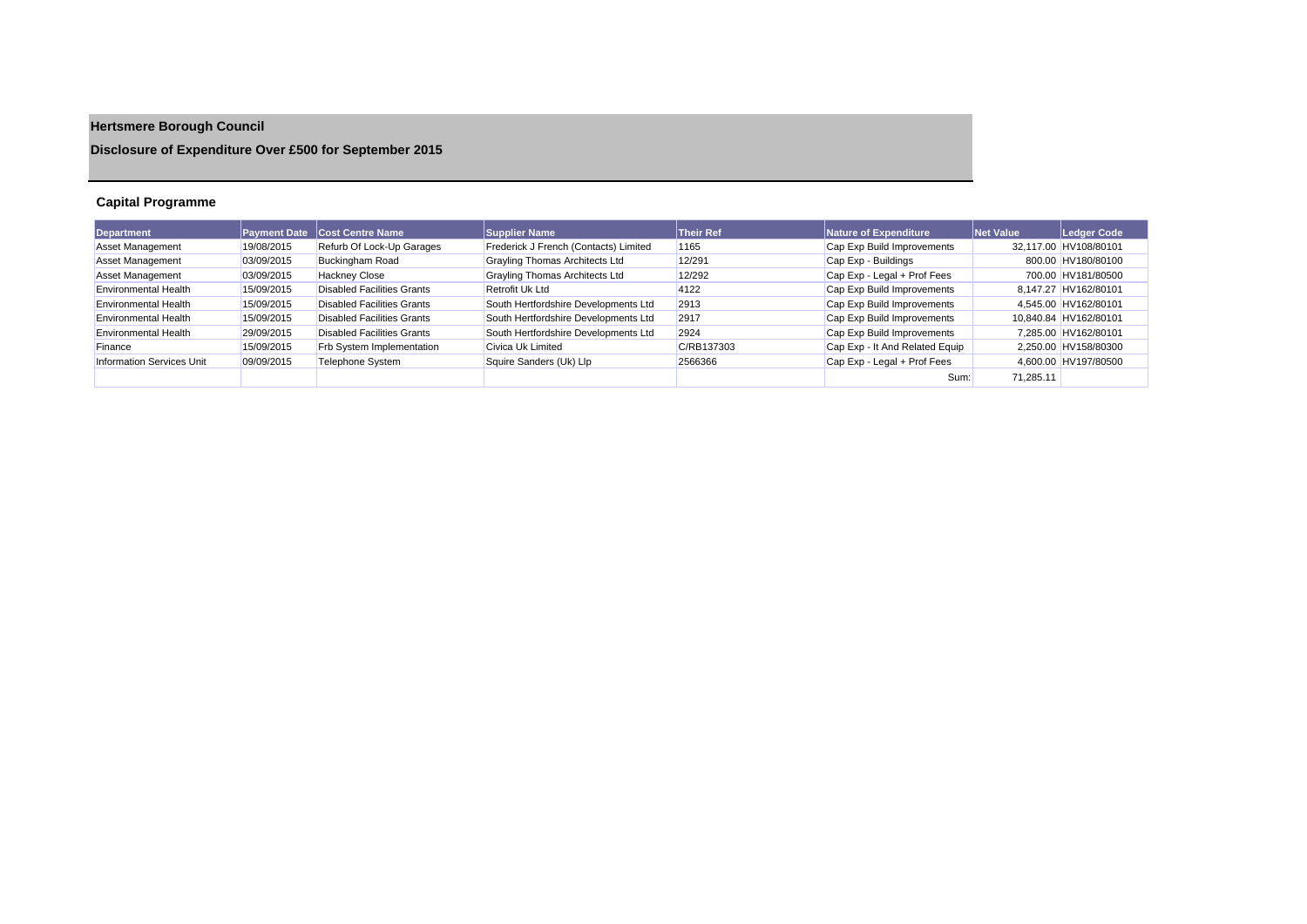## **Hertsmere Borough Council**

## **Disclosure of Expenditure Over £500 for September 2015**

#### **Revenue**

| <b>Department</b>       |            | <b>Payment Date   Cost Centre Name</b> | <b>Supplier Name</b>                | <b>Their Ref</b> | <b>Nature of Expenditure</b> | <b>Net Value</b> | <b>Ledger Code</b>   |
|-------------------------|------------|----------------------------------------|-------------------------------------|------------------|------------------------------|------------------|----------------------|
| Asset Management        | 03/09/2015 | Properties Let To Housing              | <b>Expert Property Group</b>        | 54174            | <b>Building Repairs</b>      |                  | 3,305.00 HK158/02001 |
| <b>Asset Management</b> | 01/09/2015 | <b>Asset Management</b>                | Manpower Uk Ltd                     | DJ27661          | Salaries - Agency            |                  | 1,155.96 HB270/01004 |
| Asset Management        | 01/09/2015 | Hertswood - General                    | Macdonald & Company                 | 0000061422       | Salaries - Agency            |                  | 2,475.00 HD200/01004 |
| <b>Asset Management</b> | 03/09/2015 | <b>Civic Offices</b>                   | <b>Eco Control Systems Limited</b>  | 6953             | <b>General Repairs</b>       |                  | 500.00 HN700/02009   |
| <b>Asset Management</b> | 03/09/2015 | <b>Civic Offices</b>                   | The Fresh-Ground Coffee Service     | 305507           | <b>Service Contracts</b>     |                  | 545.22 HN700/02028   |
| Asset Management        | 03/09/2015 | <b>Civic Offices</b>                   | The Fresh-Ground Coffee Service     | 305508           | Service Contracts            |                  | 1,036.36 HN700/02028 |
| <b>Asset Management</b> | 03/09/2015 | Aycliffe/Leeming Rd (Evens)            | L G Bland E&M Ltd                   | B0439            | <b>Building Repairs</b>      |                  | 1,873.05 HG531/02001 |
| Asset Management        | 03/09/2015 | <b>Building Maintenance Prog</b>       | <b>Fibregrid Limited</b>            | PSI-0125580      | <b>Building Repairs</b>      |                  | 1,379.20 HD201/02001 |
| <b>Asset Management</b> | 03/09/2015 | Aberford Pk Community Centre           | L G Bland E&M Ltd                   | <b>B0444</b>     | <b>Building Repairs</b>      |                  | 889.63 HD213/02001   |
| <b>Asset Management</b> | 03/09/2015 | Garages                                | <b>Purdy Contracts Ltd</b>          | IN239885         | <b>Building Repairs</b>      |                  | 777.69 HK110/02001   |
| Asset Management        | 03/09/2015 | Bushey Museum - Rudolph Rd             | <b>Purdy Contracts Ltd</b>          | IN239886         | <b>Building Repairs</b>      |                  | 777.69 HD121/02001   |
| <b>Asset Management</b> | 03/09/2015 | <b>Civic Offices</b>                   | L G Bland E&M Ltd                   | B0494            | <b>Building Repairs</b>      |                  | 2,723.85 HN700/02001 |
| Asset Management        | 03/09/2015 | Eastbury Rd Caravan Site               | L G Bland E&M Ltd                   | B0495            | <b>Building Repairs</b>      |                  | 775.47 HK100/02001   |
| <b>Asset Management</b> | 03/09/2015 | Bushey Museum - Rudolph Rd             | L G Bland E&M Ltd                   | B0503            | <b>Building Repairs</b>      |                  | 519.68 HD121/02001   |
| <b>Asset Management</b> | 03/09/2015 | <b>Civic Offices</b>                   | Npower Ltd                          | LGUTP9W9         | Electricity                  |                  | 554.99 HN700/02102   |
| <b>Asset Management</b> | 03/09/2015 | <b>Commercial Properties</b>           | <b>Expert Property Group</b>        | 54314            | <b>Building Repairs</b>      |                  | 845.00 HG521/02001   |
| Asset Management        | 03/09/2015 | <b>Asset Management</b>                | Hays Specialist Recruitment Limited | 1005779461       | Salaries - Agency            |                  | 1,677.00 HB270/01004 |
| <b>Asset Management</b> | 03/09/2015 | Asset Management                       | Hays Specialist Recruitment Limited | 1005761485       | Salaries - Agency            |                  | 1,365.25 HB270/01004 |
| Asset Management        | 03/09/2015 | <b>Civic Offices</b>                   | Npower Ltd                          | LGUTP9W8         | Electricity                  |                  | 9,398.97 HN700/02102 |
| Asset Management        | 03/09/2015 | <b>Building Maintenance Prog</b>       | Welding Engineers (Hertford) Ltd    | 1507121          | <b>Building Repairs</b>      |                  | 1,369.00 HD201/02001 |
| Asset Management        | 09/09/2015 | <b>Asset Management</b>                | Manpower Uk Ltd                     | DJ28409          | Salaries - Agency            |                  | 1,332.57 HB270/01004 |
| <b>Asset Management</b> | 09/09/2015 | <b>Civic Offices</b>                   | <b>Fire Suppression Limited</b>     | 31142            | <b>General Repairs</b>       |                  | 690.00 HN700/02009   |
| <b>Asset Management</b> | 09/09/2015 | Aycliffe/Leeming Rd (Evens)            | Welding Engineers (Hertford) Ltd    | 1508074          | <b>Building Repairs</b>      |                  | 656.40 HG531/02001   |
| Asset Management        | 09/09/2015 | Aycliffe/Leeming Rd (Evens)            | <b>Expert Property Group</b>        | 54245            | <b>Building Repairs</b>      |                  | 1,950.00 HG531/02001 |
| Asset Management        | 09/09/2015 | <b>Civic Offices</b>                   | Macair Fmi Limited                  | 5592             | <b>General Repairs</b>       |                  | 575.30 HN700/02009   |
| Asset Management        | 09/09/2015 | <b>Building Maintenance Prog</b>       | <b>Expert Property Group</b>        | 54213            | <b>Building Repairs</b>      |                  | 2.875.00 HD201/02001 |
| <b>Asset Management</b> | 09/09/2015 | Aycliffe/Leeming Rd (Odds)             | <b>Expert Property Group</b>        | 54315            | <b>Building Repairs</b>      |                  | 1.950.00 HG540/02001 |
| <b>Asset Management</b> | 09/09/2015 | Civic Offices                          | Chubb Fire & Security Ltd           | 5388290          | <b>General Repairs</b>       |                  | 545.00 HN700/02009   |
| Asset Management        | 09/09/2015 | <b>Building Maintenance Prog</b>       | Welding Engineers (Hertford) Ltd    | 1508053          | <b>Building Repairs</b>      |                  | 1,185.23 HD201/02001 |
| Asset Management        | 09/09/2015 | <b>Building Maintenance Prog</b>       | Apex Lift & Escalator Engineers Ltd | NV63438          | <b>General Repairs</b>       |                  | 1.110.00 HD201/02009 |
| Asset Management        | 09/09/2015 | Bushey Museum - Rudolph Rd             | Chubb Fire & Security Ltd           | 5389925          | <b>General Repairs</b>       |                  | 2,518.72 HD121/02009 |
| <b>Asset Management</b> | 09/09/2015 | <b>Furzefield Centre Pool</b>          | <b>Hertsmere Leisure</b>            | OP/1028792       | <b>Service Contracts</b>     |                  | 2,236.77 HD202/02028 |
| <b>Asset Management</b> | 09/09/2015 | <b>Wyllyotts Art Centre</b>            | <b>Hertsmere Leisure</b>            | OP/1028793       | Electricity                  |                  | 2,236.68 HD100/02102 |
| <b>Asset Management</b> | 15/09/2015 | <b>Civic Offices</b>                   | Chubb Fire & Security Ltd           | 5396558          | <b>General Repairs</b>       |                  | 753.28 HN700/02009   |
| <b>Asset Management</b> | 15/09/2015 | <b>Civic Offices</b>                   | <b>Affinity Water Limited</b>       | 1071683-8/09.09  | <b>Water Rates</b>           |                  | 698.67 HN700/02104   |
| <b>Asset Management</b> | 15/09/2015 | <b>Building Maintenance Prog</b>       | L G Bland E&M Ltd                   | B0486            | <b>Building Repairs</b>      |                  | 1,906.37 HD201/02001 |
| Asset Management        | 15/09/2015 | <b>Civic Offices</b>                   | <b>Purdy Contracts Ltd</b>          | IN239473         | <b>Building Repairs</b>      |                  | 783.52 HN700/02001   |
| <b>Asset Management</b> | 15/09/2015 | <b>Civic Offices</b>                   | <b>Eco Control Systems Limited</b>  | 6963             | <b>General Repairs</b>       |                  | 500.00 HN700/02009   |
| <b>Asset Management</b> | 15/09/2015 | Asset Management                       | Hays Specialist Recruitment Limited | 1005799840       | Salaries - Agency            |                  | 1.328.25 HB270/01004 |
| Asset Management        | 15/09/2015 | <b>Building Maintenance Prog</b>       | Mr Shaun Fabian                     | GW/HBC02         | <b>Building Repairs</b>      |                  | 6.583.33 HD201/02001 |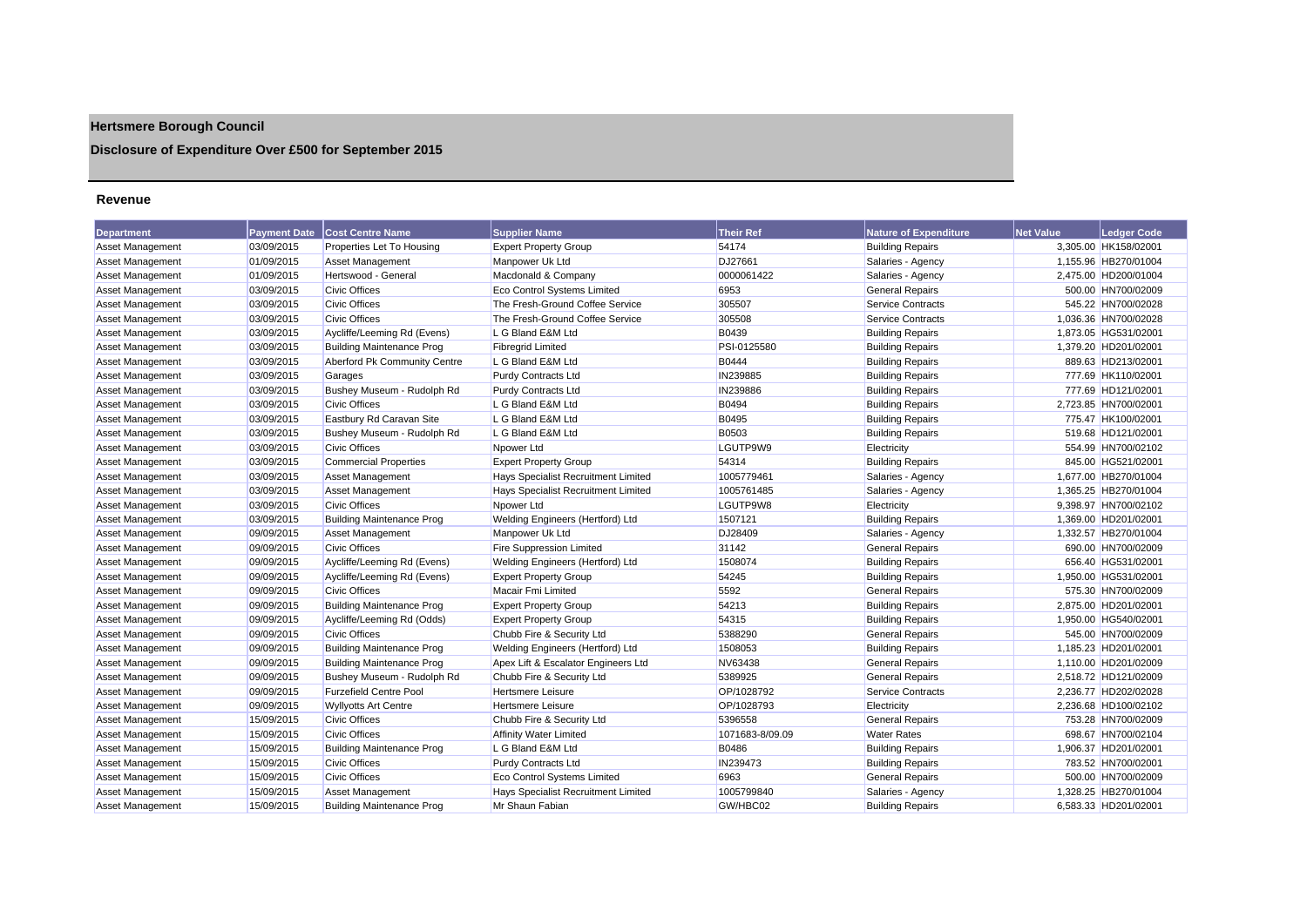| <b>Asset Management</b>         | 15/09/2015 | <b>Building Maintenance Prog</b> | Lh Plc                                | IL013926                        | <b>Building Repairs</b>          | 13,501.00 HD201/02001 |
|---------------------------------|------------|----------------------------------|---------------------------------------|---------------------------------|----------------------------------|-----------------------|
| Asset Management                | 17/09/2015 | <b>Asset Management</b>          | Manpower Uk Ltd                       | DJ29164                         | Salaries - Agency                | 1,047.43 HB270/01004  |
| <b>Asset Management</b>         | 22/09/2015 | <b>Civic Offices</b>             | L G Bland E&M Ltd                     | <b>B0594</b>                    | <b>Building Repairs</b>          | 2,217.98 HN700/02001  |
| <b>Asset Management</b>         | 23/09/2015 | <b>Building Maintenance Prog</b> | Mr Shaun Fabian                       | GW/HBC01                        | <b>Building Repairs</b>          | 18,468.00 HD201/02001 |
| <b>Asset Management</b>         | 23/09/2015 | Garages                          | <b>Expert Property Group</b>          | 54376                           | <b>Building Repairs</b>          | 880.00 HK110/02001    |
| Asset Management                | 23/09/2015 | <b>Building Maintenance Prog</b> | <b>Expert Property Group</b>          | 54080                           | <b>Building Repairs</b>          | 4,350.00 HD201/02001  |
| <b>Asset Management</b>         | 23/09/2015 | <b>Building Maintenance Prog</b> | <b>Expert Property Group</b>          | 54079                           | <b>Building Repairs</b>          | 4,120.00 HD201/02001  |
| <b>Asset Management</b>         | 23/09/2015 | <b>Building Maintenance Prog</b> | <b>Arcs Environmental Ltd</b>         | 9370                            | Asbestos Removal                 | 2,100.00 HD201/02051  |
| <b>Asset Management</b>         | 23/09/2015 | <b>Building Maintenance Prog</b> | <b>Arcs Environmental Ltd</b>         | 9369                            | Asbestos Removal                 | 2,100.00 HD201/02051  |
| Asset Management                | 23/09/2015 | <b>Asset Management</b>          | Hays Specialist Recruitment Limited   | 1005819428                      | Salaries - Agency                | 1,623.25 HB270/01004  |
| Asset Management                | 23/09/2015 | <b>Civic Offices</b>             | Evac+Chair International Limited      | <b>INV82936</b>                 | Equip + Furn Funded By Rev       | 2,068.00 HN700/04001  |
| <b>Asset Management</b>         | 24/09/2015 | <b>Asset Management</b>          | Manpower Uk Ltd                       | DJ29668                         | Salaries - Agency                | 1,455.55 HB270/01004  |
| <b>Asset Management</b>         | 29/09/2015 | <b>Civic Offices</b>             | Accordial (Uk)                        | 2219                            | <b>Service Contracts</b>         | 565.00 HN700/02028    |
| <b>Asset Management</b>         | 29/09/2015 | Asset Management                 | Manpower Uk Ltd                       | DJ30488                         | Salaries - Agency                | 1,404.81 HB270/01004  |
| <b>Asset Management</b>         | 29/09/2015 | <b>Civic Offices</b>             | Apex Lift & Escalator Engineers Ltd   | NV63873                         | <b>Building Repairs</b>          | 1,110.00 HN700/02001  |
| <b>Asset Management</b>         | 29/09/2015 | <b>Civic Offices</b>             | Apex Lift & Escalator Engineers Ltd   | NV63867                         | <b>General Repairs</b>           | 540.00 HN700/02009    |
| <b>Asset Management</b>         | 29/09/2015 | <b>Civic Offices</b>             | Entel Consulting Group Ltd T/A Octego | <b>INV-113984</b>               | <b>General Repairs</b>           | 2,730.00 HN700/02009  |
| <b>Benefits</b>                 | 15/09/2015 | <b>Benefits Administration</b>   | Hm Courts And Tribunal Service        | 147079                          | Fees                             | 3,595.00 HB630/04414  |
| <b>Building Control</b>         | 15/09/2015 | <b>Building Control</b>          | Mr W E Greeves                        | H/V/365                         | Fees                             | 1,119.25 HG100/04414  |
| Corporate Communications        | 03/09/2015 | <b>Corporate Communications</b>  | Govdelivery Europe                    | 5051/5237                       | Software Licences                | 780.00 HB250/04555    |
| Corporate Management            | 21/09/2015 | Corporate Management             | <b>Barclays Bank</b>                  | 35961153                        | <b>Bank Charges</b>              | 2,723.20 HB220/04404  |
| Corporate Management            | 21/09/2015 | Corporate Management             | <b>Barclays Bank</b>                  | 201509795257                    | <b>Bank Charges</b>              | 3,421.44 HB220/04404  |
| <b>Corporate Support</b>        | 01/09/2015 | Assistance To Vol Organisation   | High Springers Trampoline Club        | <b>GRANT 15</b>                 | <b>Grants - Voluntary Bodies</b> | 2,998.00 HD110/04701  |
| Corporate Support               | 09/09/2015 | Assistance To Vol Organisation   | Life Church                           | GRANT2015                       | <b>Grants - Voluntary Bodies</b> | 1,000.00 HD110/04701  |
| Corporate Support               | 09/09/2015 | Ward Improvement Scheme          | 57 (Potters Bar) Atc                  | <b>GRANT 2015</b>               | Ward Improve Initiative Scheme   | 1,500.00 HD111/04930  |
| <b>Corporate Support</b>        | 22/09/2015 | Cctv                             | Hertfordshire Cctv Partnerships Ltd   | 4100000072                      | Maintenance Of Cctv Camaras      | 1,464.38 HE400/04072  |
| <b>Corporate Support</b>        | 22/09/2015 | Economic Development             | Broxbourne Borough Council            | <b>INV280101</b>                | <b>Grants Etc</b>                | 3,000.00 HG500/04951  |
| <b>Corporate Support</b>        | 21/09/2015 | Cctv                             | <b>British Telecom Redcare</b>        | 20022711                        | <b>Telephones- Bt Calls</b>      | 676.24 HE400/04503    |
| <b>Corporate Support</b>        | 21/09/2015 | Cctv                             | <b>British Telecom Redcare</b>        | 20022607                        | Telephones- Bt Calls             | 6,867.95 HE400/04503  |
| <b>Corporate Support</b>        | 29/09/2015 | Lsp Health Care                  | <b>Hertsmere Leisure</b>              | OP/1028926                      | Miscellaneous Expenses           | 4,000.00 HE853/04940  |
| <b>Customer Services</b>        | 01/09/2015 | <b>Civic Offices Catering</b>    | <b>Connect Vending Limited</b>        | <b>INV48521</b>                 | Repairs + Renewals               | 613.21 HN720/04002    |
| <b>Customer Services</b>        | 03/09/2015 | <b>Civic Office Keepers</b>      | Proforce 1 Security Ltd               | <b>PF765</b>                    | Salaries - Agency                | 2,004.00 HO300/01001  |
| <b>Customer Services</b>        | 03/09/2015 | Civic Office Keepers             | Proforce 1 Security Ltd               | <b>PF764</b>                    | Salaries - Agency                | 663.00 HO300/01001    |
| <b>Customer Services</b>        | 16/09/2015 | <b>Civic Offices Catering</b>    | <b>Connect Vending Limited</b>        | <b>INV48917</b>                 | Repairs + Renewals               | 541.20 HN720/04002    |
| Democratic Services Unit        | 01/09/2015 | <b>Legal Business Unit</b>       | Venn Group Limited                    | 3093950                         | Salaries - Agency                | 864.59 HN300/01004    |
| Democratic Services Unit        | 01/09/2015 | <b>Legal Business Unit</b>       | Venn Group Limited                    | 3093951                         | Salaries - Agency                | 1,045.88 HN300/01004  |
| Democratic Services Unit        | 09/09/2015 | <b>Legal Business Unit</b>       | Venn Group Limited                    | 3096157                         | Salaries - Agency                | 1,031.93 HN300/01004  |
| <b>Democratic Services Unit</b> | 09/09/2015 | <b>Legal Business Unit</b>       | Sellick Partnership                   | <b>INV135116</b>                | Salaries - Agency                | 615.60 HN300/01004    |
| Democratic Services Unit        | 09/09/2015 | <b>Legal Business Unit</b>       | Sellick Partnership                   | <b>INV135115</b>                | Salaries - Agency                | 615.60 HN300/01004    |
| Democratic Services Unit        | 09/09/2015 | <b>Legal Business Unit</b>       | Venn Group Limited                    | 3098371                         | Salaries - Agency                | 1,017.99 HN300/01004  |
| <b>Democratic Services Unit</b> | 15/09/2015 | <b>Legal Business Unit</b>       | Venn Group Limited                    | 3100781                         | Salaries - Agency                | 613.58 HN300/01004    |
| <b>Democratic Services Unit</b> | 17/09/2015 | <b>Legal Business Unit</b>       | Manpower Uk Ltd                       | DJ29164                         | Salaries - Agency                | 6,040.14 HN300/01004  |
| Democratic Services Unit        | 22/09/2015 | <b>Legal Business Unit</b>       | Venn Group Limited                    | 3103000                         | Salaries - Agency                | 1,031.93 HN300/01004  |
| Democratic Services Unit        | 24/09/2015 | <b>Legal Business Unit</b>       | Manpower Uk Ltd                       | DJ29668                         | Salaries - Agency                | 552.24 HN300/01004    |
| Democratic Services Unit        | 29/09/2015 | Legal Business Unit              | Manpower Uk Ltd                       | DJ30488                         | Salaries - Agency                | 1,058.46 HN300/01004  |
| <b>Development Control</b>      | 01/09/2015 | Development Management           | Manpower Uk Ltd                       | DJ27661                         | Salaries - Agency                | 881.64 HG200/01004    |
| <b>Development Control</b>      | 01/09/2015 | Development Management           | Macdonald & Company                   | 0000061421                      | Salaries - Agency                | 912.50 HG200/01004    |
|                                 | 01/09/2015 |                                  |                                       |                                 |                                  | 3,858.75 HG200/01004  |
| <b>Development Control</b>      |            | Development Management           | Macdonald & Company                   | 0000061420<br><b>PINF707372</b> | Salaries - Agency                | 1.095.00 HG200/01004  |
| <b>Development Control</b>      | 01/09/2015 | Development Management           | <b>Randstad Cpe Limited</b>           |                                 | Salaries - Agency                |                       |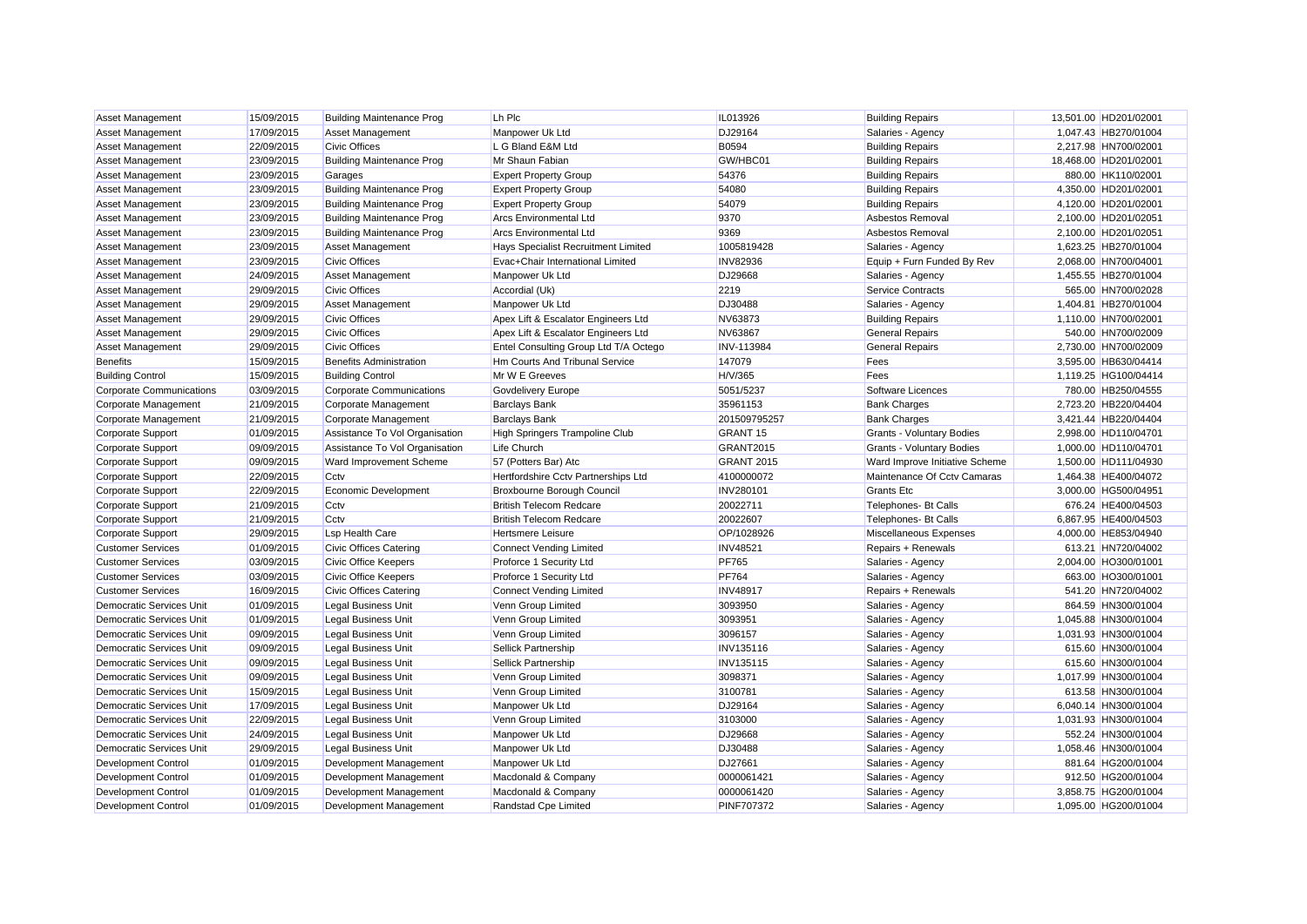| Development Control         | 01/09/2015 | Development Management              | Randstad Cpe Limited                              | <b>PINF711281</b> | Salaries - Agency            | 1,170.00 HG200/01004 |
|-----------------------------|------------|-------------------------------------|---------------------------------------------------|-------------------|------------------------------|----------------------|
| <b>Development Control</b>  | 01/09/2015 | Development Management              | Adams Integra Ltd                                 | 5635              | <b>Consultants Fees</b>      | 510.00 HG200/05600   |
| <b>Development Control</b>  | 01/09/2015 | Development Management              | Randstad Cpe Limited                              | <b>PINF710235</b> | Salaries - Agency            | 1,019.83 HG200/01004 |
| <b>Development Control</b>  | 01/09/2015 | Development Management              | Bnp Parisbas Real Estate Advisory & Property      | 176148            | <b>Viability Assessments</b> | 4,750.00 HG200/05606 |
| <b>Development Control</b>  | 01/09/2015 | Development Management              | Macdonald & Company                               | 0000061541        | Salaries - Agency            | 904.25 HG200/01004   |
| Development Control         | 01/09/2015 | Development Management              | Macdonald & Company                               | 0000061664        | Salaries - Agency            | 2,310.00 HG200/01004 |
| Development Control         | 01/09/2015 | Development Management              | Macdonald & Company                               | 0000061663        | Salaries - Agency            | 926.00 HG200/01004   |
| Development Control         | 01/09/2015 | Development Management              | Macdonald & Company                               | 0000061662        | Salaries - Agency            | 1,637.22 HG200/01004 |
| <b>Development Control</b>  | 03/09/2015 | Development Management              | Randstad Cpe Limited                              | <b>PINF714446</b> | Salaries - Agency            | 1,170.00 HG200/01004 |
| Development Control         | 09/09/2015 | Development Management              | Manpower Uk Ltd                                   | DJ28409           | Salaries - Agency            | 1,111.50 HG200/01004 |
| <b>Development Control</b>  | 09/09/2015 | Development Management              | Lambert Smith Hampton                             | ARINV/00202198    | <b>Viability Assessments</b> | 1,900.00 HG200/05606 |
| Development Control         | 09/09/2015 | Development Management              | Macdonald & Company                               | 0000061784        | Salaries - Agency            | 1,554.15 HG200/01004 |
| <b>Development Control</b>  | 09/09/2015 | Development Management              | Macdonald & Company                               | 0000061785        | Salaries - Agency            | 939.50 HG200/01004   |
| <b>Development Control</b>  | 09/09/2015 | Development Management              | Macdonald & Company                               | 0000061786        | Salaries - Agency            | 750.52 HG200/01004   |
| Development Control         | 09/09/2015 | Development Management              | Roger Evans Associates Limited                    | 02915             | <b>Consultants Fees</b>      | 4,301.50 HG200/05600 |
| Development Control         | 15/09/2015 | Development Management              | Randstad Cpe Limited                              | <b>PINF719214</b> | Salaries - Agency            | 1,147.50 HG200/01004 |
| Development Control         | 15/09/2015 | Development Management              | Randstad Cpe Limited                              | <b>PINF723048</b> | Salaries - Agency            | 992.40 HG200/01004   |
| Development Control         | 15/09/2015 | Development Management              | Randstad Cpe Limited                              | <b>PINF706133</b> | Salaries - Agency            | 1,035.43 HG200/01004 |
| <b>Development Control</b>  | 15/09/2015 | Development Management              | Macdonald & Company                               | 0000061891        | Salaries - Agency            | 759.75 HG200/01004   |
| Development Control         | 15/09/2015 | Development Management              | Macdonald & Company                               | 0000061890        | Salaries - Agency            | 1,442.40 HG200/01004 |
| <b>Development Control</b>  | 15/09/2015 | Development Management              | Macdonald & Company                               | 0000061889        | Salaries - Agency            | 3,431.25 HG200/01004 |
| <b>Development Control</b>  | 15/09/2015 | Development Management              | William Lawrence Advertising Ltd                  | 39359             | Advertising                  | 3,684.24 HG200/04901 |
| <b>Development Control</b>  | 17/09/2015 | Development Management              | Manpower Uk Ltd                                   | DJ29164           | Salaries - Agency            | 684.80 HG200/01004   |
| <b>Development Control</b>  | 21/09/2015 | Development Management              | <b>Structural Design Consulting Engineers Ltd</b> | 11011/S15.259     | <b>Consultants Fees</b>      | 1,395.00 HG200/05600 |
| Development Control         | 22/09/2015 | Development Management              | Macdonald & Company                               | 0000062015        | Salaries - Agency            | 1,496.04 HG200/01004 |
| <b>Development Control</b>  | 22/09/2015 | Development Management              | Macdonald & Company                               | 0000062016        | Salaries - Agency            | 898.75 HG200/01004   |
| Development Control         | 24/09/2015 | Development Management              | Manpower Uk Ltd                                   | DJ29668           | Salaries - Agency            | 912.33 HG200/01004   |
| <b>Development Control</b>  | 29/09/2015 | Development Management              | Manpower Uk Ltd                                   | DJ30488           | Salaries - Agency            | 919.45 HG200/01004   |
| Development Control         | 29/09/2015 | Development Management              | Adams Integra Ltd                                 | 5682              | <b>Viability Assessments</b> | 2,000.00 HG200/05606 |
| <b>Development Control</b>  | 29/09/2015 | Development Management              | Macdonald & Company                               | 0000062126        | Salaries - Agency            | 2,418.75 HG200/01004 |
| <b>Development Control</b>  | 29/09/2015 | <b>Development Management</b>       | Macdonald & Company                               | 000062127         | Salaries - Agency            | 1,465.62 HG200/01004 |
| <b>Development Control</b>  | 29/09/2015 | Development Management              | Macdonald & Company                               | 0000062128        | Salaries - Agency            | 955.00 HG200/01004   |
| <b>Drainage Services</b>    | 03/09/2015 | <b>Drainage Consultancy</b>         | <b>Broxap Limited</b>                             | <b>INV176852</b>  | <b>Contractors Payments</b>  | 1,200.00 HE640/05601 |
| <b>Drainage Services</b>    | 03/09/2015 | <b>Engineering Services Unit</b>    | Npower Ltd                                        | LGUTWYQY          | Electricity                  | 624.77 HE620/02102   |
| <b>Drainage Services</b>    | 21/09/2015 | <b>Drainage Consultancy</b>         | <b>Stanmore Quality Surfacing Ltd</b>             | PPSW183           | <b>Contractors Payments</b>  | 5,262.00 HE640/05601 |
| <b>Drainage Services</b>    | 22/09/2015 | Land Drainage Maintenance           | Stag Tool Hire                                    | <b>I/41412</b>    | <b>Contractors Payments</b>  | 520.00 HE600/05601   |
| Drainage Services           | 22/09/2015 | <b>Drainage Consultancy</b>         | A.J. Palmer                                       | 44/167            | <b>Contractors Payments</b>  | 680.00 HE640/05601   |
| <b>Drainage Services</b>    | 23/09/2015 | <b>Engineering Services Unit</b>    | Npower Ltd                                        | LGUT8PMB          | Electricity                  | 624.78 HE620/02102   |
| Elections                   | 09/09/2015 | <b>Borough Council Election</b>     | Royal Mail                                        | 9050096570        | Postal Votes Expenses        | 935.11 HB801/04627   |
| Elections                   | 09/09/2015 | <b>Parliamentary Election</b>       | Royal Mail                                        | 9050096570        | <b>Postal Votes Expenses</b> | 935.11 HB800/04627   |
| Elections                   | 16/09/2015 | <b>Electoral Registration Costs</b> | <b>Electoral Reform Services</b>                  | ERSLA1501819      | <b>Canvass Printing</b>      | 4,305.97 HB810/04313 |
| <b>Environmental Health</b> | 01/09/2015 | <b>Environmental Health</b>         | Manpower Uk Ltd                                   | DJ27661           | Salaries - Agency            | 1,865.48 HF700/01004 |
| <b>Environmental Health</b> | 09/09/2015 | <b>Environmental Health</b>         | Manpower Uk Ltd                                   | DJ28409           | Salaries - Agency            | 3,858.20 HF700/01004 |
| <b>Environmental Health</b> | 09/09/2015 | <b>Environmental Health</b>         | Manpower Uk Ltd                                   | DJ27906           | Salaries - Agency            | 1,963.46 HF700/01004 |
| <b>Environmental Health</b> | 09/09/2015 | Vehicle Licencing                   | Disclosure & Barring Services                     | 988317            | Fees                         | 976.00 HE800/04414   |
| <b>Environmental Health</b> | 15/09/2015 | <b>Environmental Health</b>         | The Answering Service Ltd                         | 00023703          | <b>Emergency Call Out</b>    | 608.85 HF700/04505   |
| <b>Environmental Health</b> | 21/09/2015 | Vehicle Licencing                   | Mogo (Uk)                                         | T25448            | Miscellaneous Expenses       | 1,638.20 HE800/04940 |
| <b>Environmental Health</b> | 29/09/2015 | <b>Pollution Control</b>            | <b>Air Quality Consultants Ltd</b>                | 6210              | <b>Contractors Payments</b>  | 1,700.00 HE861/05601 |
| Finance                     | 01/09/2015 | Revenues + Benefits Unit            | Manpower Uk Ltd                                   | DJ27661           | Salaries - Agency            | 3,780.20 HN150/01004 |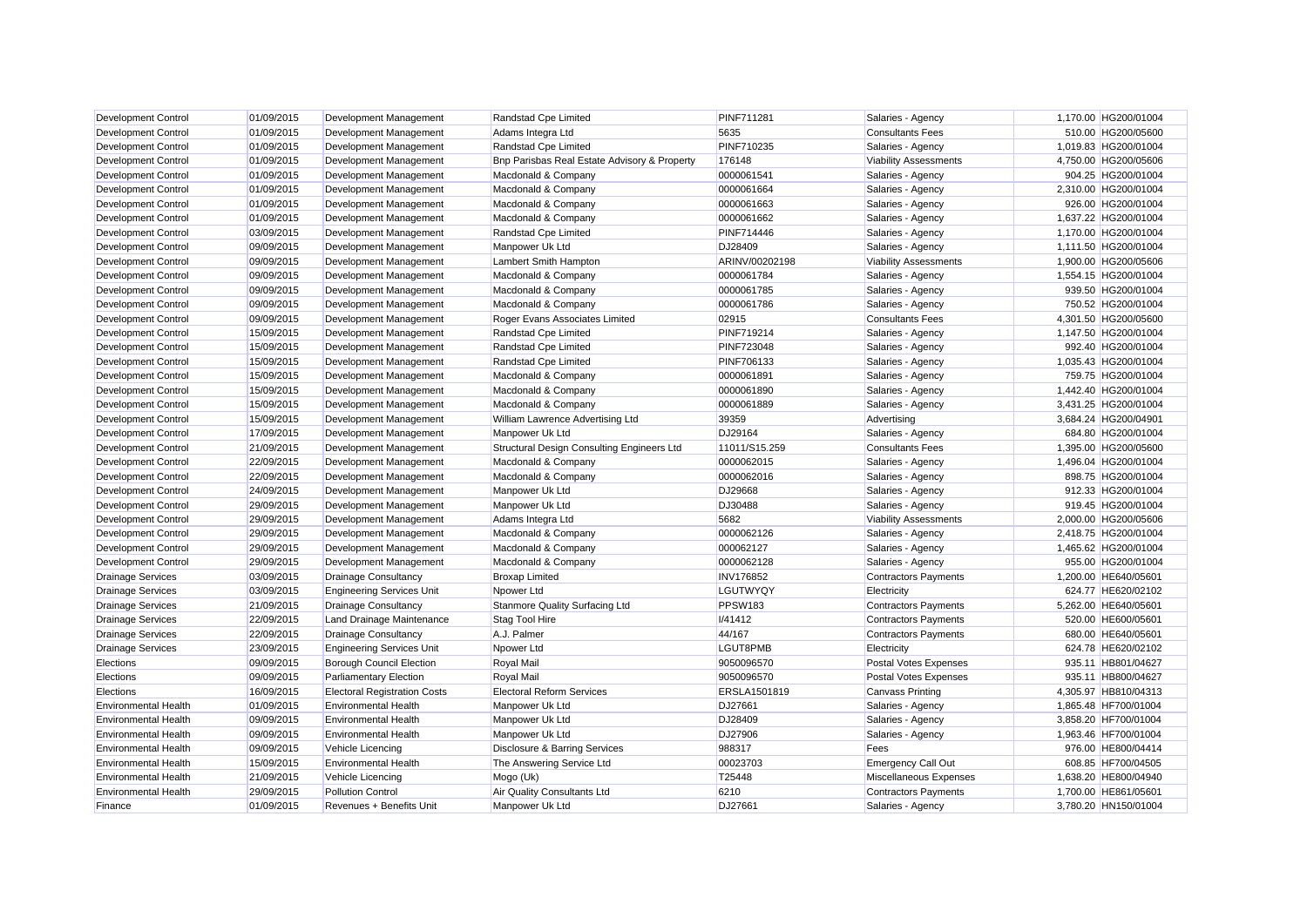| Finance                 | 01/09/2015 | Revenues + Benefits Unit      | Morgan Hunt Uk Limited              | 842926          | Salaries - Agency          | 1,463.00 HN150/01004   |
|-------------------------|------------|-------------------------------|-------------------------------------|-----------------|----------------------------|------------------------|
| Finance                 | 01/09/2015 | Revenues + Benefits Unit      | Morgan Hunt Uk Limited              | 842927          | Salaries - Agency          | 1,080.00 HN150/01004   |
| Finance                 | 03/09/2015 | Revenues + Benefits Unit      | Automail Envelopes Limited          | A13859          | Stationery + Office Supps  | 677.60 HN150/04303     |
| Finance                 | 01/09/2015 | Revenues + Benefits Unit      | Badenoch & Clark                    | 4698904/4698903 | Salaries - Agency          | 713.00 HN150/01004     |
| Finance                 | 01/09/2015 | Revenues + Benefits Unit      | Badenoch & Clark                    | 4701310         | Salaries - Agency          | 603.95 HN150/01004     |
| Finance                 | 03/09/2015 | Accountancy + Financial Servs | Advanced Business Solutions (Coa)   | ARBK/99035566   | Software Licences          | 1,970.00 HN100/04555   |
| Finance                 | 09/09/2015 | Revenues + Benefits Unit      | Manpower Uk Ltd                     | DJ27906         | Salaries - Agency          | 4,915.08 HN150/01004   |
| Finance                 | 09/09/2015 | Revenues + Benefits Unit      | Morgan Hunt Uk Limited              | 844544          | Salaries - Agency          | 1,080.00 HN150/01004   |
| Finance                 | 09/09/2015 | Revenues + Benefits Unit      | Morgan Hunt Uk Limited              | 844543          | Salaries - Agency          | 1,463.00 HN150/01004   |
| Finance                 | 09/09/2015 | Revenues + Benefits Unit      | Inform Cpi Ltd                      | AL48365         | Equip + Furn Funded By Rev | 600.00 HN150/04001     |
| Finance                 | 09/09/2015 | Accountancy + Financial Servs | Kaplan Financial                    | SINV15 080673   | Post Entry Training Exps   | 579.00 HN100/01401     |
| Finance                 | 15/09/2015 | Revenues + Benefits Unit      | Morgan Hunt Uk Limited              | 846042          | Salaries - Agency          | 1,463.00 HN150/01004   |
| Finance                 | 15/09/2015 | Revenues + Benefits Unit      | Morgan Hunt Uk Limited              | 846043          | Salaries - Agency          | 972.00 HN150/01004     |
| Finance                 | 15/09/2015 | Accountancy + Financial Servs | Hays Specialist Recruitment Limited | 1005799618      | Salaries - Agency          | 1,072.60 HN100/01004   |
| Finance                 | 15/09/2015 | Revenues + Benefits Unit      | Inform Cpi Ltd                      | AL48395         | Equip + Furn Funded By Rev | 2,250.00 HN150/04001   |
| Finance                 | 15/09/2015 | Revenues + Benefits Unit      | Badenoch & Clark                    | 4706188         | Equip + Furn Funded By Rev | 2,486.30 HN150/04001   |
| Finance                 | 21/09/2015 | Revenues + Benefits Unit      | Morgan Hunt Uk Limited              | 847571          | Salaries - Agency          | 1,463.00 HN150/01004   |
| Finance                 | 21/09/2015 | Revenues + Benefits Unit      | Morgan Hunt Uk Limited              | 847572          | Salaries - Agency          | 972.00 HN150/01004     |
| Finance                 | 17/09/2015 | Revenues + Benefits Unit      | Manpower Uk Ltd                     | DJ29164         | Salaries - Agency          | 5,693.19 HN150/01004   |
| Finance                 | 21/09/2015 | Accountancy + Financial Servs | West Herts College                  | 241023          | Post Entry Training Exps   | 1,850.00 HN100/01401   |
| Finance                 | 21/09/2015 | Revenues + Benefits Unit      | Badenoch & Clark                    | 4708582         | Equip + Furn Funded By Rev | 591.10 HN150/04001     |
| Finance                 | 22/09/2015 | Accountancy + Financial Servs | Hays Specialist Recruitment Limited | 1005819590      | Salaries - Agency          | 1,358.05 HN100/01004   |
| Finance                 | 24/09/2015 | Revenues + Benefits Unit      | Manpower Uk Ltd                     | DJ29668         | Salaries - Agency          | 2,824.66 HN150/01004   |
| Finance                 | 29/09/2015 | Accountancy + Financial Servs | Hays Specialist Recruitment Limited | 1005840005      | Salaries - Agency          | 1,392.65 HN100/01004   |
| Finance                 | 29/09/2015 | Revenues + Benefits Unit      | Manpower Uk Ltd                     | DJ30488         | Salaries - Agency          | 3,192.26 HN150/01004   |
| Finance                 | 29/09/2015 | Revenues + Benefits Unit      | Morgan Hunt Uk Limited              | 849005          | Salaries - Agency          | 1,463.00 HN150/01004   |
| Finance                 | 29/09/2015 | Revenues + Benefits Unit      | Badenoch & Clark                    | 4711153         | Equip + Furn Funded By Rev | 591.10 HN150/04001     |
| Finance                 | 29/09/2015 | Revenues + Benefits Unit      | Morgan Hunt Uk Limited              | 849006          | Salaries - Agency          | 1,080.00 HN150/01004   |
| <b>General Expenses</b> | 03/09/2015 | <b>General Expenses</b>       | Firstcare                           | 5144            | Medical                    | 833.33 HB100/01414     |
| <b>General Expenses</b> | 07/09/2015 | <b>General Expenses</b>       | <b>Bt Payment Services Ltd</b>      | 0790155449      | Miscellaneous Expenses     | 761.24 HB100/04940     |
| <b>General Expenses</b> | 15/09/2015 | <b>General Expenses</b>       | Zurich Municipal                    | 19296           | <b>Insurance Misc</b>      | 500.00 HB100/04910     |
| <b>General Expenses</b> | 15/09/2015 | <b>General Expenses</b>       | Nott Pybus & Associates             | 19323318        | <b>Insurance Misc</b>      | 10,600.00 HB100/04910  |
| <b>General Expenses</b> | 15/09/2015 | <b>General Expenses</b>       | Nott Pybus & Associates             | 19325788        | <b>Insurance Misc</b>      | 6,890.00 HB100/04910   |
| <b>General Expenses</b> | 15/09/2015 | <b>General Expenses</b>       | Nott Pybus & Associates             | 19328533        | <b>Insurance Misc</b>      | 6,757.50 HB100/04910   |
| <b>General Expenses</b> | 15/09/2015 | <b>General Expenses</b>       | Nott Pybus & Associates             | 19325185        | <b>Insurance Misc</b>      | 42,910.47 HB100/04910  |
| <b>General Expenses</b> | 15/09/2015 | <b>General Expenses</b>       | Nott Pybus & Associates             | 19328250        | <b>Insurance Misc</b>      | 114,270.12 HB100/04910 |
| <b>General Expenses</b> | 15/09/2015 | <b>General Expenses</b>       | Nott Pybus & Associates             | 19330167        | <b>Feasibility Studies</b> | 63,541.11 HB100/04919  |
|                         |            |                               |                                     | 19326940        |                            |                        |
| <b>General Expenses</b> | 15/09/2015 | <b>General Expenses</b>       | Nott Pybus & Associates             |                 | <b>Insurance Misc</b>      | 7,667.92 HB100/04910   |
| Housing                 | 16/09/2015 | Homelessness                  | Altwood Housing                     | 1821/11         | Bed + Breakfast            | 1,350.00 HJ700/04725   |
| Housing                 | 16/09/2015 | Homelessness                  | Altwood Housing                     | 1852/11         | Bed + Breakfast            | 4,650.00 HJ700/04725   |
| Housing                 | 16/09/2015 | Homelessness                  | Altwood Housing                     | 1935/20         | Bed + Breakfast            | 690.00 HJ700/04725     |
| Housing                 | 16/09/2015 | Homelessness                  | Altwood Housing                     | 1935/13         | Bed + Breakfast            | 3,225.00 HJ700/04725   |
| Housing                 | 16/09/2015 | Homelessness                  | Altwood Housing                     | 1935/10         | Bed + Breakfast            | 1,650.00 HJ700/04725   |
| Housing                 | 16/09/2015 | Homelessness                  | Assetgrove Lettings Ltd             | 26922           | Bed + Breakfast            | 900.00 HJ700/04725     |
| Housing                 | 21/09/2015 | Homelessness                  | <b>Emergency Accommodation Ltd</b>  | 8/3968          | Bed + Breakfast            | 1,178.00 HJ700/04725   |
| Housing                 | 21/09/2015 | Homelessness                  | <b>Emergency Accommodation Ltd</b>  | 8/4024          | Bed + Breakfast            | 1,178.00 HJ700/04725   |
| Housing                 | 21/09/2015 | Homelessness                  | <b>Emergency Accommodation Ltd</b>  | 8/4031          | Bed + Breakfast            | 1,426.00 HJ700/04725   |
| Housing                 | 21/09/2015 | Homelessness                  | <b>Emergency Accommodation Ltd</b>  | 8/4051          | Bed + Breakfast            | 1,426.00 HJ700/04725   |
| Housing                 | 21/09/2015 | Homelessness                  | <b>Emergency Accommodation Ltd</b>  | 8/4076          | Bed + Breakfast            | 1.178.00 HJ700/04725   |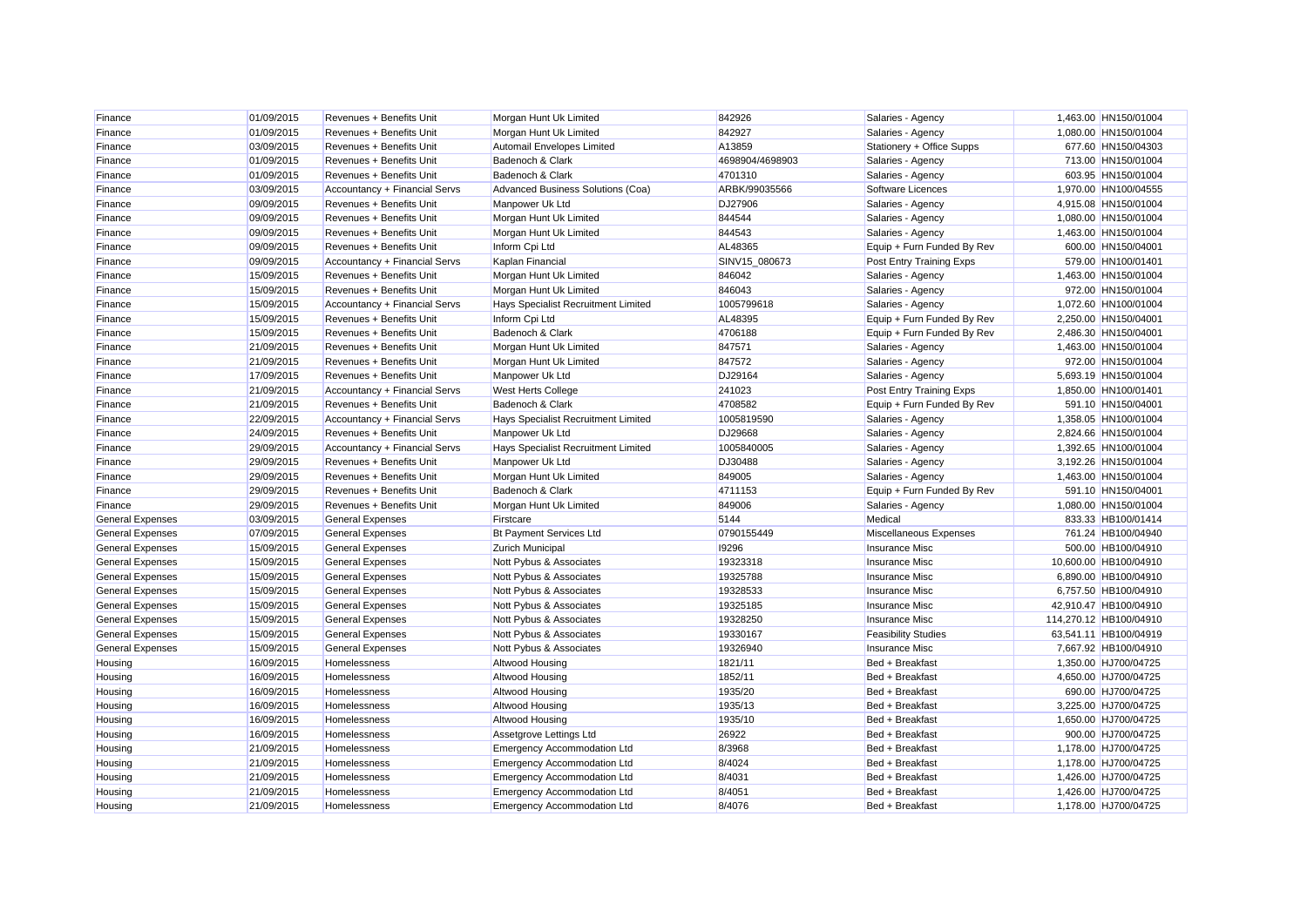| Housing                          | 21/09/2015 | Homelessness                        | <b>Emergency Accommodation Ltd</b>  | 8/4085     | Bed + Breakfast                | 1,426.00 HJ700/04725 |
|----------------------------------|------------|-------------------------------------|-------------------------------------|------------|--------------------------------|----------------------|
| Housing                          | 21/09/2015 | Homelessness                        | <b>Emergency Accommodation Ltd</b>  | 8/4086     | Bed + Breakfast                | 1,116.00 HJ700/04725 |
| Housing                          | 21/09/2015 | Homelessness                        | <b>Emergency Accommodation Ltd</b>  | 8/4087     | Bed + Breakfast                | 1,426.00 HJ700/04725 |
| Housing                          | 21/09/2015 | Homelessness                        | <b>Emergency Accommodation Ltd</b>  | 8/4088     | Bed + Breakfast                | 1,426.00 HJ700/04725 |
| Housing                          | 21/09/2015 | Homelessness                        | <b>Emergency Accommodation Ltd</b>  | 8/4089     | Bed + Breakfast                | 1,426.00 HJ700/04725 |
| Housing                          | 21/09/2015 | Homelessness                        | <b>Emergency Accommodation Ltd</b>  | 8/4090     | Bed + Breakfast                | 1,426.00 HJ700/04725 |
| Housing                          | 21/09/2015 | Homelessness                        | <b>Emergency Accommodation Ltd</b>  | 8/4104     | Bed + Breakfast                | 1,705.00 HJ700/04725 |
| Housing                          | 21/09/2015 | Homelessness                        | <b>Emergency Accommodation Ltd</b>  | 8/4123     | Bed + Breakfast                | 1,705.00 HJ700/04725 |
| Housing                          | 21/09/2015 | Homelessness                        | <b>Emergency Accommodation Ltd</b>  | 8/4134     | Bed + Breakfast                | 552.00 HJ700/04725   |
| Housing                          | 16/09/2015 | Homelessness                        | <b>Stef And Philips</b>             | HBC037     | Bed + Breakfast                | 1,085.00 HJ700/04725 |
| Housing                          | 21/09/2015 | Homelessness                        | <b>Stef And Philips</b>             | HBC039     | Bed + Breakfast                | 1,550.00 HJ700/04725 |
| Housing                          | 21/09/2015 | Homelessness                        | <b>Stef And Philips</b>             | HBC040     | Bed + Breakfast                | 6,510.00 HJ700/04725 |
| Housing                          | 21/09/2015 | Homelessness                        | <b>Stef And Philips</b>             | HBC041     | Bed + Breakfast                | 8,680.00 HJ700/04725 |
| Housing                          | 21/09/2015 | Homelessness                        | <b>Stef And Philips</b>             | HBC042     | Bed + Breakfast                | 775.00 HJ700/04725   |
| Housing                          | 21/09/2015 | Homelessness                        | <b>Stef And Philips</b>             | HBC043     | Bed + Breakfast                | 5,425.00 HJ700/04725 |
| Housing                          | 21/09/2015 | Homelessness                        | <b>Parse Security Systems</b>       | 14         | Bed + Breakfast                | 8,910.00 HJ700/04725 |
| Housing                          | 16/09/2015 | Homelessness                        | Assetgrove Lettings Ltd             | 28657      | Bed + Breakfast                | 1,705.00 HJ700/04725 |
| Housing                          | 16/09/2015 | Homelessness                        | Assetgrove Lettings Ltd             | 28658      | Bed + Breakfast                | 1,100.00 HJ700/04725 |
| Housing                          | 16/09/2015 | Homelessness                        | Assetgrove Lettings Ltd             | 28659      | Bed + Breakfast                | 1,178.00 HJ700/04725 |
| Housing                          | 16/09/2015 | Homelessness                        | Assetgrove Lettings Ltd             | 28662      | Bed + Breakfast                | 868.00 HJ700/04725   |
| Housing                          | 16/09/2015 | Homelessness                        | Shiraz Jivraj                       | 1076       | Bed + Breakfast                | 6,975.00 HJ700/04725 |
| Housing                          | 21/09/2015 | Homelessness                        | Civic Lodge Hotel                   | 2431       | Bed + Breakfast                | 1,705.00 HJ700/04725 |
| Housing                          | 21/09/2015 | Homelessness                        | Civic Lodge Hotel                   | 2432       | Bed + Breakfast                | 1,860.00 HJ700/04725 |
| Housing                          | 21/09/2015 | Homelessness                        | Civic Lodge Hotel                   | 2433       | Bed + Breakfast                | 1,860.00 HJ700/04725 |
| Housing                          | 21/09/2015 | Homelessness                        | Civic Lodge Hotel                   | 2434       | Bed + Breakfast                | 540.00 HJ700/04725   |
| Housing                          | 21/09/2015 | Homelessness                        | Civic Lodge Hotel                   | 2428       | Bed + Breakfast                | 1,705.00 HJ700/04725 |
| Housing                          | 21/09/2015 | Homelessness                        | Civic Lodge Hotel                   | 2430       | Bed + Breakfast                | 1,705.00 HJ700/04725 |
| Housing                          | 16/09/2015 | Homelessness                        | Altwood Housing                     | 2089       | Bed + Breakfast                | 930.00 HJ700/04725   |
| Housing                          | 16/09/2015 | Homelessness                        | Altwood Housing                     | 2089/3     | Bed + Breakfast                | 930.00 HJ700/04725   |
| Housing                          | 16/09/2015 | Homelessness                        | Altwood Housing                     | 2089/4     | Bed + Breakfast                | 552.00 HJ700/04725   |
| Housing                          | 16/09/2015 | Homelessness                        | Altwood Housing                     | 2089/5     | Bed + Breakfast                | 1,320.00 HJ700/04725 |
| Housing                          | 16/09/2015 | Homelessness                        | <b>Altwood Housing</b>              | 2089/6     | Bed + Breakfast                | 792.00 HJ700/04725   |
| Housing                          | 16/09/2015 | Homelessness                        | Altwood Housing                     | 2089/7     | Bed + Breakfast                | 744.00 HJ700/04725   |
| Housing                          | 16/09/2015 | Homelessness                        | Altwood Housing                     | 2089/8     | Bed + Breakfast                | 930.00 HJ700/04725   |
| Housing                          | 16/09/2015 | Homelessness                        | Altwood Housing                     | 2089/9     | Bed + Breakfast                | 528.00 HJ700/04725   |
| Housing                          | 09/09/2015 | <b>Prevention Initiatiives</b>      | Pap Homes                           | 910123     | <b>Rent Schemes</b>            | 2,600.00 HJ720/04726 |
| Housing                          | 15/09/2015 | <b>Housing Services</b>             | Hays Specialist Recruitment Limited | 1005800156 | Salaries - Agency              | 741.44 HJ100/01004   |
| Housing                          | 21/09/2015 | Homelessness                        | Altwood Housing                     | 1652/3     | Bed + Breakfast                | 627.00 HJ700/04725   |
| <b>Information Services Unit</b> | 01/09/2015 | <b>Information Digital Services</b> | Spink Telecom                       | 1345       | <b>Consultants Fees</b>        | 875.00 HN200/05600   |
| <b>Information Services Unit</b> | 01/09/2015 | <b>Information Digital Services</b> | Siteimprove Ltd                     | 32101      | Internet + It Security         | 5,909.47 HN200/04538 |
| <b>Information Services Unit</b> | 03/09/2015 | <b>Information Digital Services</b> | <b>Tdc Telecom</b>                  | 10637      | Central Infrastructure Renewal | 780.00 HN200/04510   |
| <b>Information Services Unit</b> | 03/09/2015 | <b>Information Digital Services</b> | <b>Idox Software Ltd</b>            | 7006136    | It Equipment And Maintenance   | 950.00 HN200/04565   |
| <b>Information Services Unit</b> | 15/09/2015 | <b>Information Digital Services</b> | Sareen Software Ltd                 | 012252     | Internet + It Security         | 785.00 HN200/04538   |
| <b>Information Services Unit</b> | 15/09/2015 | <b>Information Digital Services</b> | Internal Systems Limited            | 38889      | Internet + It Security         | 7,866.00 HN200/04538 |
| Information Services Unit        | 15/09/2015 | <b>Information Digital Services</b> | <b>Certero Limited</b>              | CERT01020  | It Equipment And Maintenance   | 868.98 HN200/04565   |
| Information Services Unit        | 15/09/2015 | Information Digital Services        | Ccs Media Ltd                       | 2251291    | Internet + It Security         | 2,420.11 HN200/04538 |
| <b>Information Services Unit</b> | 15/09/2015 | Civic Office Telephones             | Daisy Communications Ltd            | 5155762    | Telephones- Bt Equipment       | 782.42 HN210/04504   |
| <b>Information Services Unit</b> | 21/09/2015 | <b>Information Digital Services</b> | Computacentre (Uk) Ltd              | 3880619209 | <b>Training External</b>       | 2.333.80 HN200/01403 |
| <b>Information Services Unit</b> | 29/09/2015 | <b>Information Digital Services</b> | J Brand Ltd                         | 21284/04   | It Equipment And Maintenance   | 790.00 HN200/04565   |
|                                  |            |                                     |                                     |            |                                |                      |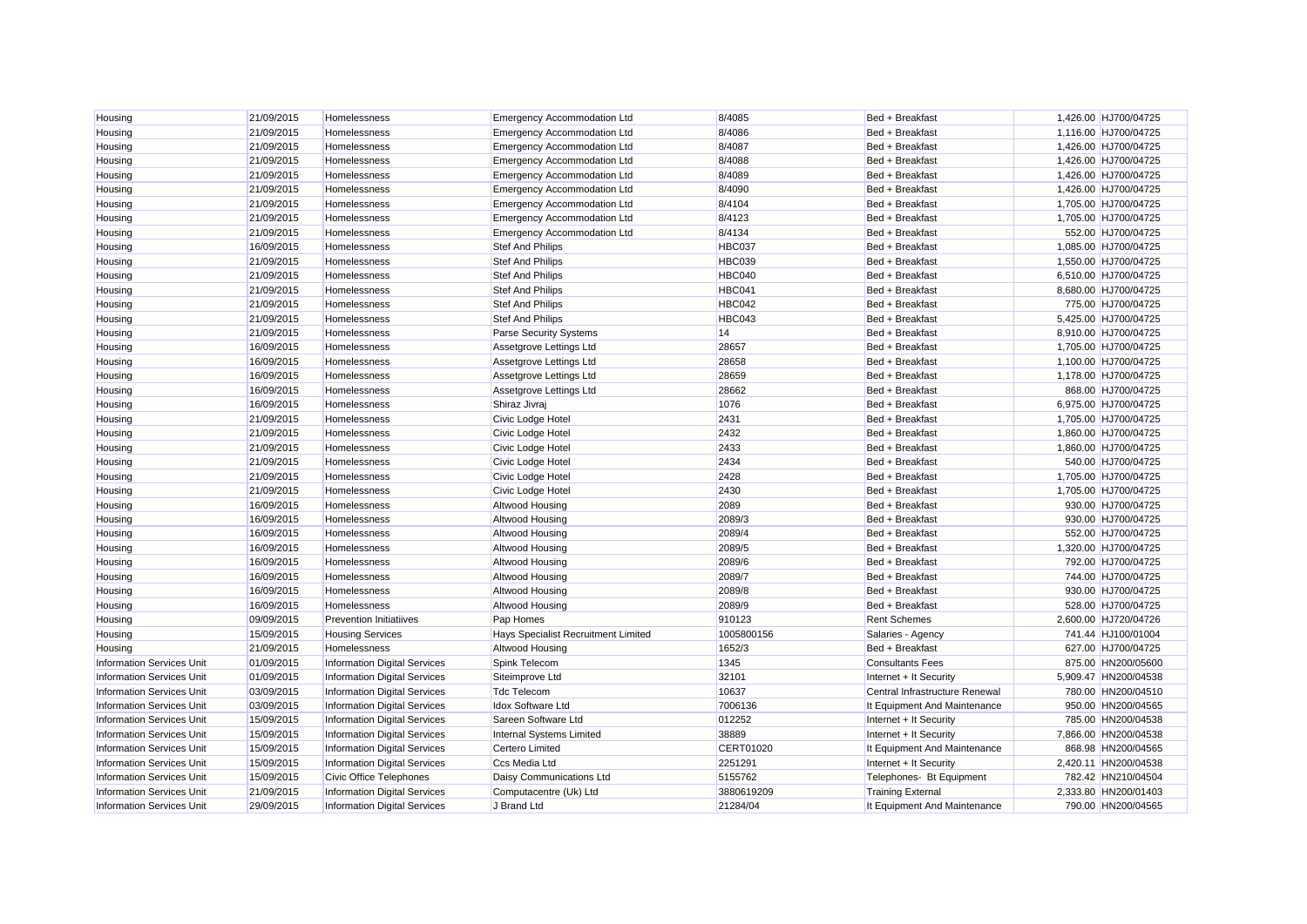| <b>Local Land Charges</b>   | 09/09/2015 | <b>Land Charges</b>           | <b>Partnership Working</b>                | 0001650025        | Salaries - Agency              | 825.25 HC100/01001    |
|-----------------------------|------------|-------------------------------|-------------------------------------------|-------------------|--------------------------------|-----------------------|
| <b>Local Land Charges</b>   | 22/09/2015 | <b>Land Charges</b>           | Hertfordshire County Council              | 1801765602        | <b>Hcc Searches</b>            | 2,224.00 HC100/04624  |
| <b>Local Land Charges</b>   | 21/09/2015 | <b>Land Charges</b>           | <b>Idox Software Ltd</b>                  | 7006322           | Software Licences              | 1,250.00 HC100/04555  |
| <b>Local Land Charges</b>   | 29/09/2015 | <b>Land Charges</b>           | <b>Partnership Working</b>                | 0001652230        | Salaries - Agency              | 825.25 HC100/01001    |
| Parking                     | 03/09/2015 | <b>Parking Services</b>       | <b>Tony Simmons Services</b>              | TS-483-352015     | Repairs + Renewals             | 540.00 HH800/04002    |
| Parking                     | 09/09/2015 | <b>Parking Services</b>       | William Lawrence Advertising Ltd          | 39361             | <b>Recruitment Advertising</b> | 2,174.60 HH800/01501  |
| Parking                     | 09/09/2015 | <b>Parking Services</b>       | Manpower Uk Ltd                           | DJ28409           | Salaries - Agency              | 531.79 HH800/01004    |
| Parking                     | 09/09/2015 | <b>Parking Services</b>       | Manpower Uk Ltd                           | DJ27906           | Salaries - Agency              | 531.79 HH800/01004    |
| Parking                     | 15/09/2015 | <b>Parking Services</b>       | Civica Uk Limited                         | C/IC134008        | <b>Contractors Payments</b>    | 1,950.00 HH800/05601  |
| Parking                     | 15/09/2015 | <b>Parking Services</b>       | Liberty Services (Ar & Rf Reddin) Limited | <b>PINF723048</b> | Printing                       | 2,464.00 HH800/04311  |
| Parking                     | 15/09/2015 | <b>Parking Services</b>       | John O'Conner Grounds Maintenance         | 49997             | <b>General Repairs</b>         | 555.00 HH800/02009    |
| Parking                     | 16/09/2015 | <b>Parking Services</b>       | <b>Three Counties Lining</b>              | 4115              | Repairs + Renewals             | 1,586.29 HH800/04002  |
| Parking                     | 22/09/2015 | <b>Parking Services</b>       | <b>Three Counties Lining</b>              | 4112              | Repairs + Renewals             | 2,438.19 HH800/04002  |
| Parking                     | 22/09/2015 | <b>Parking Services</b>       | <b>Bdi Securities Uk Ltd</b>              |                   | <b>Security Services</b>       | 2,192.88 HH800/04440  |
| Parking                     | 22/09/2015 | Cpz Design + Implementation   | William Lawrence Advertising Ltd          | 39360             | Advertising                    | 771.08 HH810/04901    |
| Parking                     | 24/09/2015 | <b>Parking Services</b>       | Manpower Uk Ltd                           | DJ29668           | Salaries - Agency              | 503.88 HH800/01004    |
| Parking                     | 29/09/2015 | <b>Parking Services</b>       | Manpower Uk Ltd                           | DJ30488           | Salaries - Agency              | 503.88 HH800/01004    |
| Parks And Amenities Manager | 03/09/2015 | Parks                         | <b>Bushey Rangers</b>                     | 20/08/2015        | Electricity                    | 570.53 HD300/02102    |
| Parks And Amenities Manager | 03/09/2015 | Parks                         | <b>Affinity Water Limited</b>             | 1075808-8 29/8/   | Electricity                    | 3,269.18 HD300/02102  |
| Parks And Amenities Manager | 03/09/2015 | Parks                         | L G Bland E&M Ltd                         | B0497             | <b>Building Repairs</b>        | 1,090.29 HD300/02001  |
| Parks And Amenities Manager | 03/09/2015 | Parks                         | L G Bland E&M Ltd                         | B0446             | <b>Building Repairs</b>        | 521.10 HD300/02001    |
| Parks And Amenities Manager | 03/09/2015 | Parks                         | Npower Ltd                                | LGUTWYQZ          | Electricity                    | 816.21 HD300/02102    |
| Parks And Amenities Manager | 09/09/2015 | <b>Bushey Rose Garden</b>     | <b>Expert Property Group</b>              | 54217             | <b>Building Repairs</b>        | 1,950.00 HD301/02001  |
| Parks And Amenities Manager | 09/09/2015 | Parks                         | <b>Affinity Water Limited</b>             | 1006236-7/05.09   | <b>Water Rates</b>             | 523.51 HD300/02104    |
| Parks And Amenities Manager | 15/09/2015 | Allum Ln Cemetery+Closed Gnd  | John O'Conner Grounds Maintenance         | 50000             | <b>Grave Digging</b>           | 777.00 HE101/04441    |
| Parks And Amenities Manager | 16/09/2015 | Parks                         | J & S O'Connell                           | JS1350            | <b>General Repairs</b>         | 560.00 HD300/02009    |
| Parks And Amenities Manager | 22/09/2015 | <b>Bushey Rose Garden</b>     | Evergreen Irrigation Ltd                  | 28025             | <b>Building Repairs</b>        | 1,064.89 HD301/02001  |
| Parks And Amenities Manager | 22/09/2015 | Parks                         | John O'Conner Grounds Maintenance         | 49998             | <b>Vandalism Repairs</b>       | 900.00 HD300/02003    |
| Parks And Amenities Manager | 21/09/2015 | <b>Grounds Maintenance</b>    | Ra Information Systems                    | 0019/10864        | Software Licences              | 2,400.00 HD370/04555  |
| Parks And Amenities Manager | 29/09/2015 | Parks                         | John O'Conner Grounds Maintenance         | 50090             | <b>Vandalism Repairs</b>       | 16,720.00 HD300/02003 |
| Parks And Amenities Manager | 29/09/2015 | Allum Ln Cemetery+Closed Gnd  | John O'Conner Grounds Maintenance         | 49922             | <b>Gm Contract Payments</b>    | 6,147.57 HE101/05605  |
| Parks And Amenities Manager | 29/09/2015 | Bushey/Radlett Ground Maint.  | John O'Conner Grounds Maintenance         | 49922             | <b>Gm Contract Payments</b>    | 14,178.02 HD371/05605 |
| Parks And Amenities Manager | 29/09/2015 | Bwood/Elstree/Shenley Gnd Mnt | John O'Conner Grounds Maintenance         | 49922             | <b>Gm Contract Payments</b>    | 25,031.14 HD372/05605 |
| Parks And Amenities Manager | 29/09/2015 | <b>Parks Cleansing</b>        | John O'Conner Grounds Maintenance         | 49922             | <b>Gm Contract Payments</b>    | 5,259.38 HD302/05605  |
| Parks And Amenities Manager | 29/09/2015 | Pbar/Sth Mimms/Ridge Gnd Mnt  | John O'Conner Grounds Maintenance         | 49922             | <b>Gm Contract Payments</b>    | 13,674.74 HD373/05605 |
| Parks And Amenities Manager | 29/09/2015 | Arboricultural Work-Bushey    | <b>Gristwood And Toms Limited</b>         | 30418             | <b>Contractors Payments</b>    | 525.00 HD392/05601    |
| Parks And Amenities Manager | 29/09/2015 | Arboricultural Work-Bushey    | <b>Gristwood And Toms Limited</b>         | 30458             | <b>Contractors Payments</b>    | 845.00 HD392/05601    |
| <b>Planning Policy</b>      | 01/09/2015 | Planning Improvement Project  | Anne Jagger                               | 16372             | Salaries - Agency              | 853.88 HG210/01004    |
| <b>Planning Policy</b>      | 01/09/2015 | Planning Improvement Project  | Anne Jagger                               | 16329/51/05       | Salaries - Agency              | 2,808.96 HG210/01004  |
| <b>Planning Policy</b>      | 01/09/2015 | Planning Improvement Project  | Anne Jagger                               | 16214             | Salaries - Agency              | 975.24 HG210/01004    |
| <b>Planning Policy</b>      | 01/09/2015 | Planning Improvement Project  | Anne Jagger                               | 15961             | Salaries - Agency              | 1,981.19 HG210/01004  |
| <b>Planning Policy</b>      | 01/09/2015 | <b>Planning Policy</b>        | Macdonald & Company                       | 0000061423/542    | Salaries - Agency              | 1,599.90 HG300/01004  |
| <b>Planning Policy</b>      | 01/09/2015 | <b>Planning Policy</b>        | William Lawrence Advertising Ltd          | 39291             | Advertising                    | 728.24 HG300/04901    |
| <b>Planning Policy</b>      | 01/09/2015 | <b>Planning Policy</b>        | Macdonald & Company                       | 0000061665        | Salaries - Agency              | 4,632.52 HG300/01004  |
| <b>Planning Policy</b>      | 09/09/2015 | <b>Planning Grants</b>        | Manpower Uk Ltd                           | DJ28409           | Salaries - Agency              | 529.62 HG210/01004    |
| <b>Planning Policy</b>      | 09/09/2015 | Planning Improvement Project  | Anne Jagger                               | 16399             | Salaries - Agency              | 653.32 HG210/01004    |
| <b>Planning Policy</b>      | 09/09/2015 | <b>Planning Policy</b>        | Manpower Uk Ltd                           | DJ27906           | Salaries - Agency              | 2,445.39 HG300/01004  |
| <b>Planning Policy</b>      | 09/09/2015 | <b>Planning Policy</b>        | Macdonald & Company                       | 0000061787        | Salaries - Agency              | 1,494.90 HG300/01004  |
| <b>Planning Policy</b>      | 17/09/2015 | <b>Planning Policy</b>        | Manpower Uk Ltd                           | DJ29164           | Salaries - Agency              | 770.25 HG300/01004    |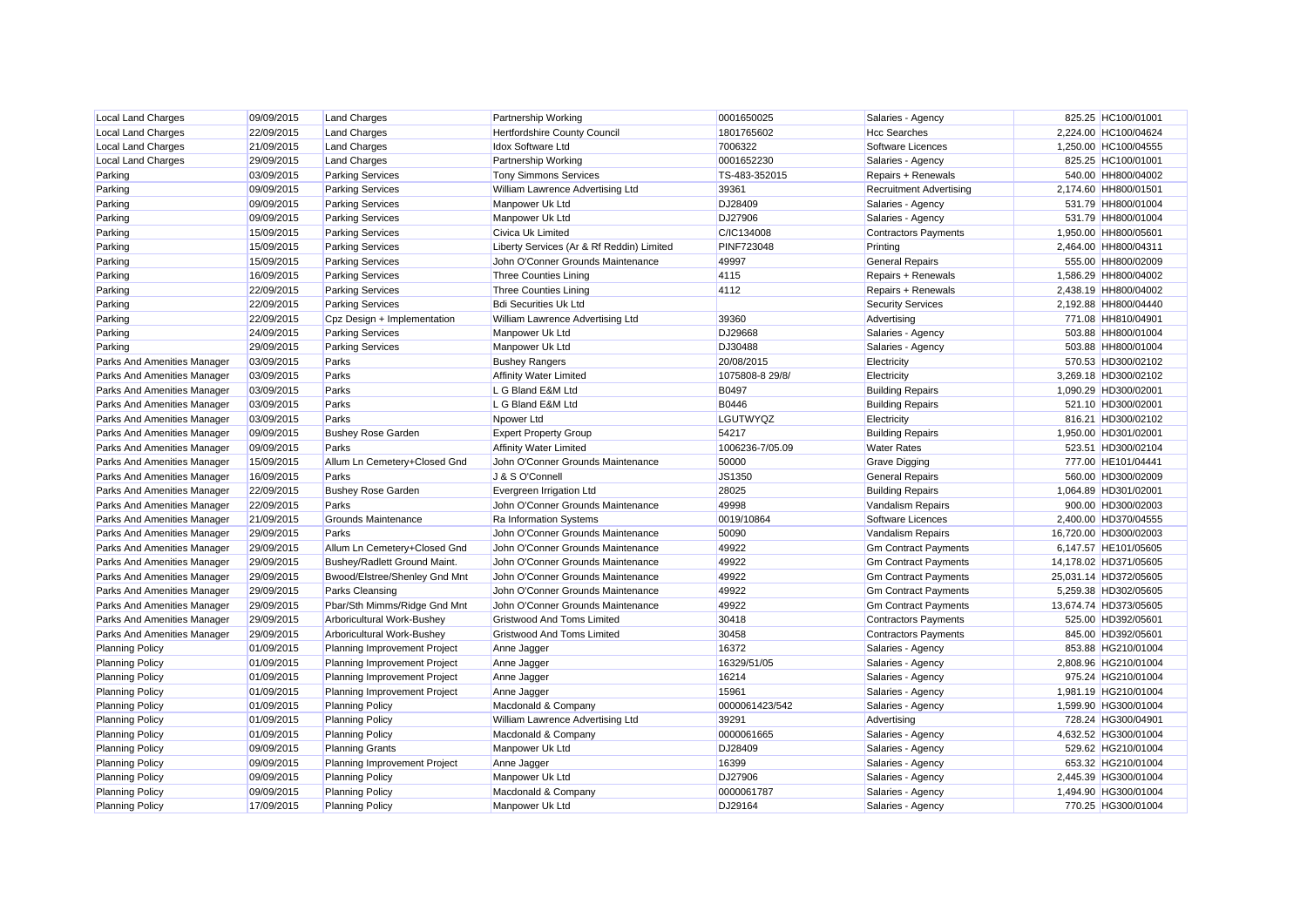| <b>Planning Policy</b>     | 22/09/2015 | Planning Improvement Project      | Anne Jagger                          | 16443            | Salaries - Agency           | 995.51 HG210/01004    |
|----------------------------|------------|-----------------------------------|--------------------------------------|------------------|-----------------------------|-----------------------|
| <b>Planning Policy</b>     | 22/09/2015 | Planning Improvement Project      | Anne Jagger                          | 16420            | Salaries - Agency           | 714.13 HG210/01004    |
| <b>Planning Policy</b>     | 22/09/2015 | <b>Planning Policy</b>            | Macdonald & Company                  | 0000061892       | Salaries - Agency           | 750.00 HG300/01004    |
| <b>Planning Policy</b>     | 22/09/2015 | <b>Planning Policy</b>            | Macdonald & Company                  | 62017/62018      | Salaries - Agency           | 2,464.60 HG300/01004  |
| <b>Planning Policy</b>     | 29/09/2015 | Planning Improvement Project      | Anne Jagger                          | 16469            | Salaries - Agency           | 840.36 HG210/01004    |
| <b>Planning Policy</b>     | 29/09/2015 | <b>Planning Policy</b>            | Macdonald & Company                  | 0000062130/129   | Salaries - Agency           | 1,689.18 HG300/01004  |
| <b>Planning Policy</b>     | 29/09/2015 | Local Development Scheme          | Opinion Research Services Ltd        | 184.14.15        | <b>Consultants Fees</b>     | 3.300.00 HG310/05600  |
| <b>Print Services</b>      | 03/09/2015 | Design + Print Services           | Df One Design                        | HBC044           | <b>Contractors Payments</b> | 2,072.00 HN900/05601  |
| <b>Print Services</b>      | 07/09/2015 | Design + Print Services           | Pitney Bowes Ltd                     | 52390023         | <b>Postal Franking</b>      | 5,000.00 HN900/04506  |
| <b>Print Services</b>      | 21/09/2015 | Design + Print Services           | <b>Pitney Bowes Ltd</b>              | 52530008         | <b>Postal Franking</b>      | 5,000.00 HN900/04506  |
| <b>Print Services</b>      | 22/09/2015 | Design + Print Services           | Canon (Uk) Limited                   | 9076850          | Photocopying                | 2,562.21 HN900/04302  |
| <b>Print Services</b>      | 29/09/2015 | Design + Print Services           | Elle Media Group Ltd                 | 3290             | <b>Contractors Payments</b> | 2,595.00 HN900/05601  |
| <b>Print Services</b>      | 29/09/2015 | Design + Print Services           | Pitney Bowes Ltd                     | 52670022         | <b>Postal Franking</b>      | 5,000.00 HN900/04506  |
| Revenues                   | 29/09/2015 | Council Tax                       | Hm Courts And Tribunal Service       | 146821           | <b>Court Costs</b>          | 1,284.00 HB610/04418  |
| Sports & Cultural Services | 03/09/2015 | <b>Play Rangers</b>               | <b>Sundown Screens</b>               | <b>INV153</b>    | Equip + Furn Funded By Rev  | 579.00 HD255/04001    |
| Sports & Cultural Services | 03/09/2015 | <b>Play Rangers</b>               | Sundown Screens                      | <b>INV152</b>    | Equip + Furn Funded By Rev  | 579.00 HD255/04001    |
| Sports & Cultural Services | 09/09/2015 | Sports + Youth Development        | Yavneh College                       | <b>INV000344</b> | <b>Premises Hire</b>        | 600.00 HD256/02201    |
| Sports & Cultural Services | 15/09/2015 | Sports Development                | <b>Hertsmere Leisure</b>             | OP/1028815       | <b>Special Events</b>       | 567.00 HD253/04916    |
| Sports & Cultural Services | 15/09/2015 | Sports + Youth Development        | Mums Of Steel                        | WMSME1109-260    | <b>Training External</b>    | 2,303.00 HD256/01403  |
| Sports & Cultural Services | 21/09/2015 | <b>Youth Services</b>             | <b>Affinity Sutton Homes</b>         | 3356 - ASF       | Civic Regalia R/M           | 750.00 HD250/04950    |
| Sports & Cultural Services | 29/09/2015 | Sports + Youth Development        | Sally'S Skates Ltd                   | 0029             | <b>Training External</b>    | 550.00 HD256/01403    |
| <b>Waste Collection</b>    | 03/09/2015 | <b>Street Scene Depot</b>         | Pims (Services) Limited              | <b>I25966CI</b>  | <b>Building Repairs</b>     | 664.02 HF710/02001    |
| <b>Waste Collection</b>    | 09/09/2015 | <b>Cleansing Services</b>         | Allstar                              | E2005214387      | <b>Diesel</b>               | 1,985.35 HE900/03021  |
| <b>Waste Collection</b>    | 09/09/2015 | <b>Household Waste Collection</b> | Allstar                              | E2005214387      | <b>Diesel</b>               | 8,838.41 HF100/03021  |
| <b>Waste Collection</b>    | 09/09/2015 | <b>Trade Waste Collection</b>     | Allstar                              | E2005214387      | <b>Diesel</b>               | 568.80 HF300/03021    |
| <b>Waste Collection</b>    | 15/09/2015 | <b>Household Waste Collection</b> | Partnership working                  | 20296342         | Recycling - Glass           | 1,794.52 HF100/05832  |
| <b>Waste Collection</b>    | 15/09/2015 | <b>Cleansing Services</b>         | <b>Got People Recruitment</b>        | 00807993         | Salaries - Agency           | 1,713.12 HE900/01004  |
| <b>Waste Collection</b>    | 15/09/2015 | <b>Household Waste Collection</b> | <b>Got People Recruitment</b>        | 00807993         | Salaries - Agency           | 2.652.64 HF100/01004  |
| <b>Waste Collection</b>    | 15/09/2015 | <b>Household Waste Collection</b> | <b>Cts Recruitment</b>               | 00315755         | Salaries - Agency           | 588.63 HF100/01004    |
| <b>Waste Collection</b>    | 15/09/2015 | <b>Household Waste Collection</b> | <b>Cts Recruitment</b>               | 00315758         | Salaries - Agency           | 581.49 HF100/01004    |
| <b>Waste Collection</b>    | 15/09/2015 | <b>Street Scene Depot</b>         | <b>Freight Transport Association</b> | 300104532        | <b>Training External</b>    | 833.00 HF710/01403    |
| <b>Waste Collection</b>    | 15/09/2015 | <b>Trade Waste Collection</b>     | Hertfordshire County Council         | 1801757224       | Subs/Contributions          | 58,631.66 HF300/04706 |
| <b>Waste Collection</b>    | 15/09/2015 | <b>Cleansing Services</b>         | Bpi.Recycled Products - Pcl          | INR417876        | <b>Refuse Sacks</b>         | 1,922.40 HE900/04004  |
| <b>Waste Collection</b>    | 16/09/2015 | <b>Street Scene Depot</b>         | Greenham Trading Ltd                 | 799774/846/816   | Clothing + Uniform          | 513.59 HF710/04200    |
| <b>Waste Collection</b>    | 21/09/2015 | <b>Weed Killing</b>               | S H Goss And Company Limited         | 12945            | <b>Contractors Payments</b> | 13,699.70 HE910/05601 |
| <b>Waste Collection</b>    | 21/09/2015 | <b>Household Waste Collection</b> | <b>F.M.S Recovery</b>                | 000592           | <b>Contractors Payments</b> | 900.00 HF100/05601    |
| <b>Waste Collection</b>    | 21/09/2015 | <b>Cleansing Services</b>         | Got People Recruitment               | 00808202         | Salaries - Agency           | 1,247.18 HE900/01004  |
| <b>Waste Collection</b>    | 21/09/2015 | <b>Household Waste Collection</b> | <b>Got People Recruitment</b>        | 00808202         | Salaries - Agency           | 2,774.12 HF100/01004  |
| <b>Waste Collection</b>    | 21/09/2015 | <b>Cleansing Services</b>         | <b>Got People Recruitment</b>        | 00808099         | Salaries - Agency           | 946.48 HE900/01004    |
| <b>Waste Collection</b>    | 21/09/2015 | <b>Household Waste Collection</b> | Got People Recruitment               | 00808099         | Salaries - Agency           | 2,079.34 HF100/01004  |
| <b>Waste Collection</b>    | 21/09/2015 | <b>Cleansing Services</b>         | Got People Recruitment               | 00808147         | Salaries - Agency           | 874.08 HE900/01004    |
| <b>Waste Collection</b>    | 21/09/2015 | <b>Household Waste Collection</b> | Got People Recruitment               | 00808147         | Salaries - Agency           | 4.089.04 HF100/01004  |
| <b>Waste Collection</b>    | 21/09/2015 | <b>Household Waste Collection</b> | <b>Cts Recruitment</b>               | 00315875         | Salaries - Agency           | 504.69 HF100/01004    |
| <b>Waste Collection</b>    | 21/09/2015 | <b>Cleansing Services</b>         | Allstar                              | E2005291356      | <b>Diesel</b>               | 2,052.52 HE900/03021  |
| <b>Waste Collection</b>    | 21/09/2015 | <b>Household Waste Collection</b> | Allstar                              | E2005291356      | <b>Diesel</b>               | 7,893.54 HF100/03021  |
| <b>Waste Collection</b>    | 22/09/2015 | <b>Street Scene Depot</b>         | L G Bland E&M Ltd                    | B0589            | <b>Building Repairs</b>     | 692.32 HF710/02001    |
| <b>Waste Collection</b>    | 23/09/2015 | <b>Street Scene Depot</b>         | Macair Fmi Limited                   | 5842             | <b>Building Repairs</b>     | 838.23 HF710/02001    |
| <b>Waste Collection</b>    | 21/09/2015 | <b>Cleansing Services</b>         | <b>Got People Recruitment</b>        | 00807933         | Salaries - Agency           | 1,277.86 HE900/01004  |
| <b>Waste Collection</b>    | 21/09/2015 | <b>Household Waste Collection</b> | <b>Got People Recruitment</b>        | 00807933         | Salaries - Agency           | 3.065.84 HF100/01004  |